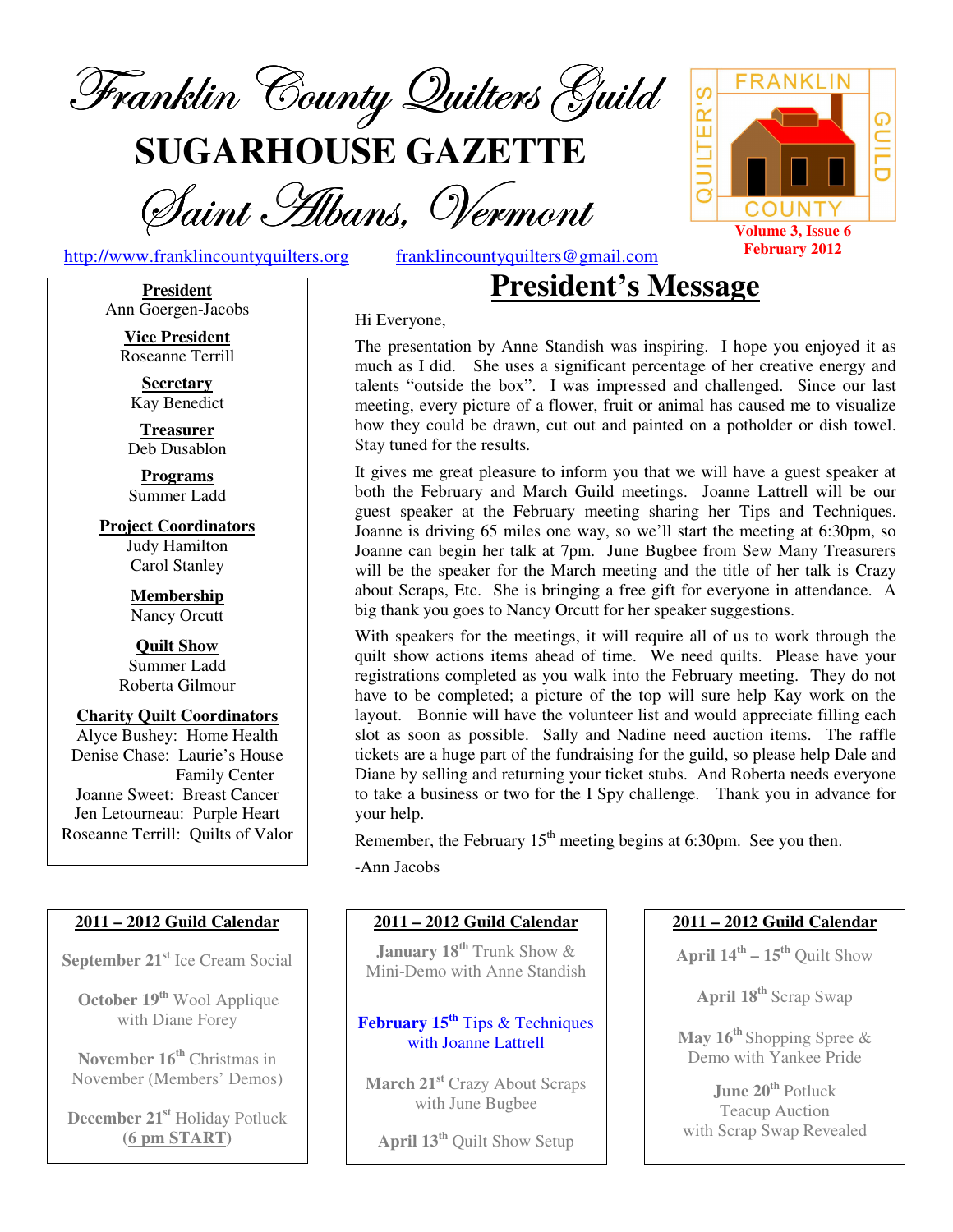# **FRANKLIN COUNTY QUILTERS GUILD** Minutes of January 18, 2012

One guest: Joanne Fournier

#### *Proceedings*

Meeting called to order by Ann Jacobs, President

Secretary's Report: Motion to accept by Nancy Orcutt, seconded by Shirley Babcock; motion carried.

Treasurer's Report: Motion to accept by Linda Nadeau, seconded by Shirley Babcock; motion carried.

# *Old Business*

- Next Quilt Show meeting on Sunday, January 22 at 11am at the hospital

- Raffle baskets for fat quarters - Gwen Guyette and Summer Ladd

- Raffle sales are slow.

- Alyce Bushey has an Irene quilt that needs to be quilted. Home Health kits are available.

#### *New Business*

- Items for Silent Auction are needed.

- Looking for a vendor who wants to sell jewelry at the Quilt Show.

# *Block of the Month*

- February block - applique for Valentine's Day. 8 1/2" unfinished, 8" finished.

- Drawing - Maggie Stockwell and Linda Nadeau won the January blocks.

# *Monthly Drawings*

- Monthly door prize won by Denise Chase - Charity quilt drawing won by Shirley Babcock

*Show and Tell*

- Lovely quilts as always.

#### *Program*

- Landscape Quilting and Quilt Painting by guest speaker Anne Standish

Minutes recorded by Roberta Gilmour

# **2011 -2012 MONTHLY WINNERS:**

|          | <b>September:</b> BOM Raffle: Carol Stanley |                                   |
|----------|---------------------------------------------|-----------------------------------|
|          |                                             | <i>Door Prize:</i> Judy Hamilton  |
|          | Charity Quilt: Gail Darling                 |                                   |
| October: |                                             | <b>BOM Raffle:</b> Carol Bessette |
|          |                                             | Joanne Sweet                      |
|          |                                             | <i>Door Prize:</i> Carol Bessette |

*Charity Quilt:*Marge Taylor *November: BOM Raffle:* Summer Ladd Kris Bachand *Door Prize:* Mary Ellen Thierren *Charity Quilt:*Sally Krupp *December: BOM Raffle:* Nancy Orcutt *Door Prize:* Jan Crane *Charity Quilt:*Char Mulyca *January: BOM Raffle:* Maggie Stockwell Linda Nadeau *Door Prize:* Denise Chase *Charity Quilt:*Shirley Babcock

# **MONTHLY MEETING FORMAT**

| $6:30 \text{ pm}$ | Doors open<br>Sign-up for raffle BOM block<br>Sign-up for monthly drawing<br>Sign in $&$ pick up name tag |
|-------------------|-----------------------------------------------------------------------------------------------------------|
| $7:00 \text{ pm}$ | Business meeting<br>Show and Tell<br>Short break as appropriate<br>Program for the evening                |



# **3-INCH WIDE STRIPS NEEDED FOR 2013 CHARITY QUILT**

Gerda Thibault is organizing the 2013 Charity Quilt; we'll be making the Maddie Bea quilt pattern. Gerda needs guild members to bring 3 inch-wide fabric strips, mediums and darks, to the January guild meeting. Although strips across the width of fabric (WOF) would be ideal, Gerda will happily accept any length of strip…as long as it is 3 inches wide and is a medium or dark fabric.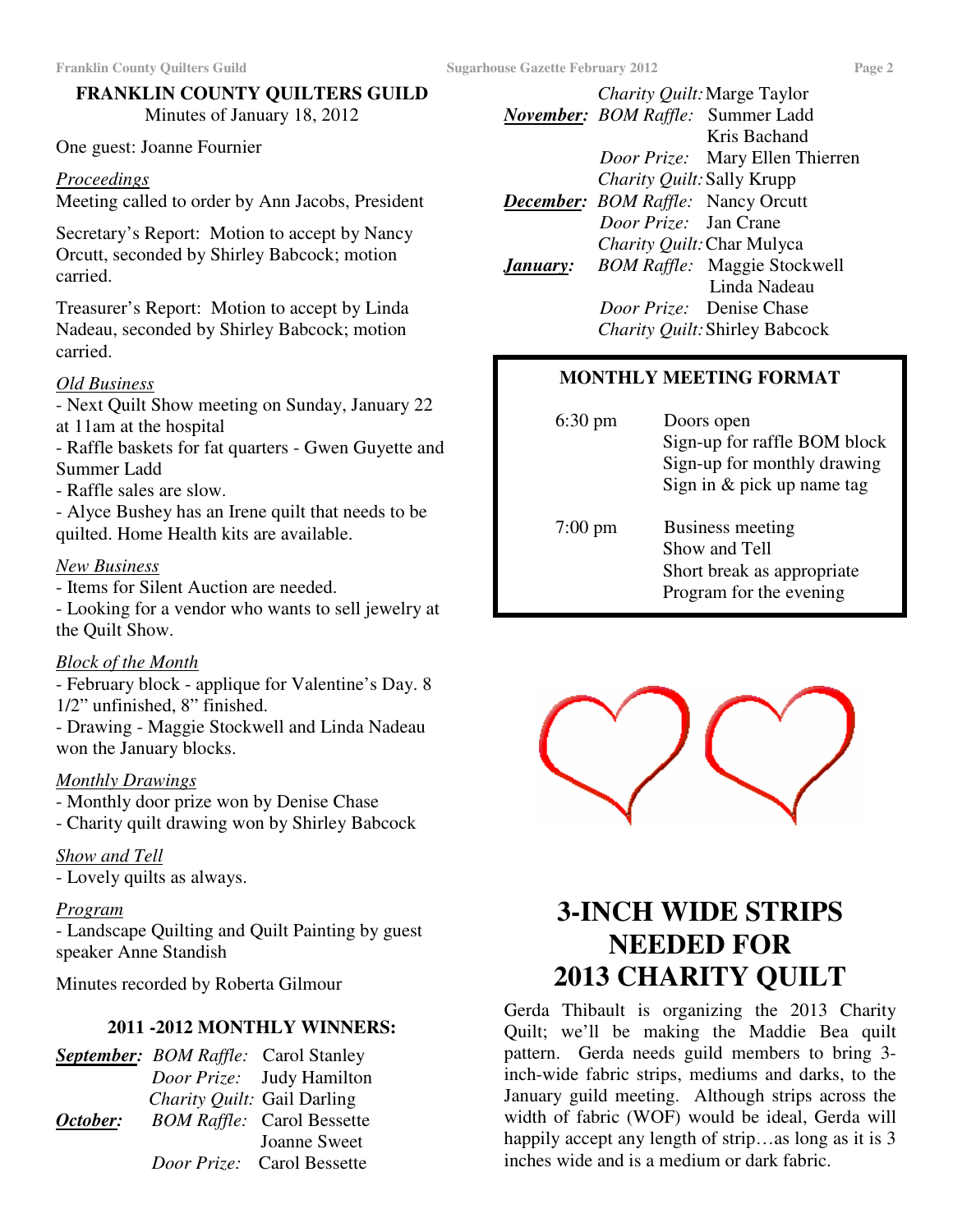

# **FEBRUARY 2012 BLOCK OF THE MONTH PATTERN: VALENTINES**

**Pattern from www.quilterscache.com**

**Reds and Whites for the colors** If you have any questions, call Carol Stanley, 849-2949.

**Click the link below for Denise's Star block pattern** http://www.quilterscache.com/V/ValentinesBlock.html

# **65 DAYS AND COUNTING**

The 2012 Quilt Show is only 65 days away, and the planning and preparations now quick into high gear. Although there is a committee overseeing the planning, we depend on all guild members to ensure the quilt show is a huge success. Continue reading to see how you can help.

**- We need QUILTS!** It's all about the quilts!!! As of this newsletter, we still do not have any quilts registered yet. Kay Benedict, Quilt Registration coordinator wants to have the quilts registered sooner rather than later. Kay has volunteered to take on a huge responsibility. So let's help her out and get some quilts registered at the January meeting. As such, the committee challenges each guild member to enter at least one quilt. But don't stop there; we need lots more quilts to fill up the gym at the City Hall. And don't forget the Turning Twenty Challenge. If you plan to enter the challenge, there will be a space on the registration form to include when you joined the guild. Click the link at the bottom of this page for a registration form. Fill out a registration form and send it to Kay via email or bring it to the January meeting. We'll take a picture, if you need one, at the meeting.

**- We need volunteers!!!** Volunteering for a couple 2-hour shifts during the show is a quick and easy way to help make the quilt show a success. Bonnie Evans is in charge of getting volunteers for all the jobs. So talk to Bonnie and get your name on the volunteer list.

**- We need donations!!!** The Silent Auction needs more items for the **Silent Auction** table. Table runners/toppers, matching placemats and napkins, bags and totes, wall-hangings, quilt kits, and gift baskets have all been popular sellers in the past. If

you have an item to donate, give them to Nadine Froebel or Sally Krupp at the guild meeting. We also need donations for the **door prize**. The door prize can be won by a non-quilter so items like candles, soaps, lotions, tea, coffee, etc., are always welcomed. If you have an item to donate, give them to Summer Ladd. Finally, we need **fat quarters** for the basket of FQs we use as a prize for the raffle. If you have any fat quarters, please give them to Gwen Guyette.

**- We need your raffle tickets!!!** Dale McFeeters is the raffle ticket coordinator this year. She asks that each member return the raffle tickets and money for the tickets in an envelope with the member's name written on the outside. Dale wants to be sure to properly credit the returned tickets and money to the correct member and avoid making unnecessary telephone calls looking for unreturned tickets. As a reminder, each member is required to sell (or buy) two books of raffle tickets to remain a member in good standing.



**Click this link for the Quilt Show registration form: http://www.franklincountyquilters.org/fcqgregistration.doc**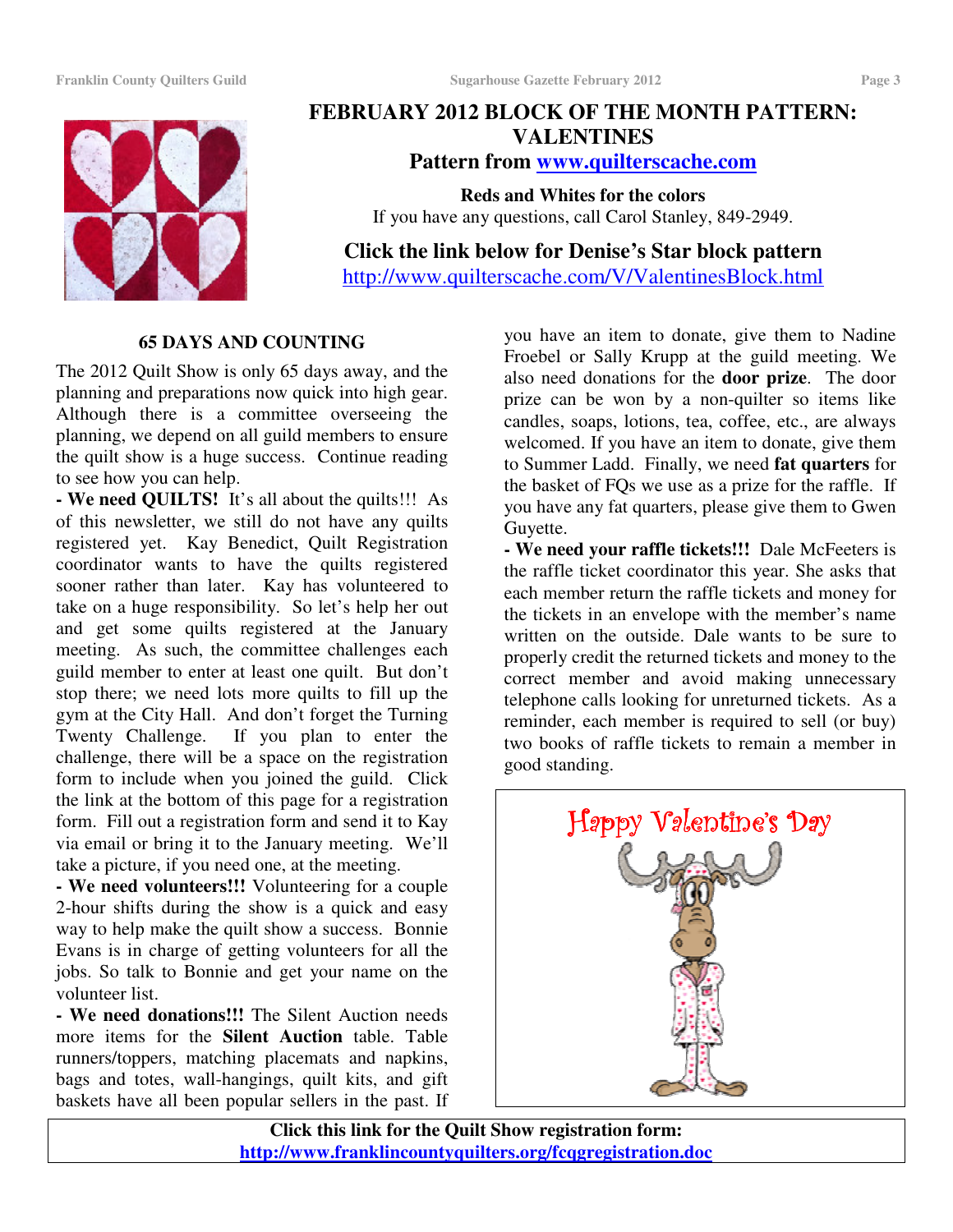# **ANNUAL FCQG 2011-2012 UFO CHALLENGE**

- 1) Make a list of up to 8 UFOs (to be a UFO, it must be at least cut new projects don't count hence the name UN-FINISHED OBJECTS)
- 2) Turn the list in to Nancy Orcutt **(THERE'S STILL TIME TO JOIN THE FUN!!!)**
- 3) Check in monthly with Nancy and either bring a finished object for Show & Tell, or bring a photo
- 4) The last month for check in is May
- 5) Prizes will be drawn in June

If there are questions, call Nancy at 524-4511 or email NLORCUTT08@GMAIL.COM

| Name:                |  |
|----------------------|--|
| <b>UFO LIST</b>      |  |
|                      |  |
|                      |  |
|                      |  |
|                      |  |
|                      |  |
|                      |  |
|                      |  |
| $\operatorname{MAY}$ |  |

EDITOR'S NOTE: Nancy Orcutt has graciously volunteered to coordinate this year's UFO challenge. If you want to participate, follow the rules listed above. Even though the rules say to turn your sheet in at the October meeting, Nancy will accept the form whenever you turn it in. This is a great motivator to get some of those UFOs "cluttering" your quilting area finished so you can go out and buy more fabric. Every guild member is "challenged" to list all your UFOs…let's see how many UFOs the guild as a whole can complete by next May.

*Deadline for articles for next newsletter:*

**Wednesday, February 29 th , 2012**

Please email articles to Sharon Perry, *vtquilter@gmail.com*, or mail to PO Box 517, Montgomery Center VT 05471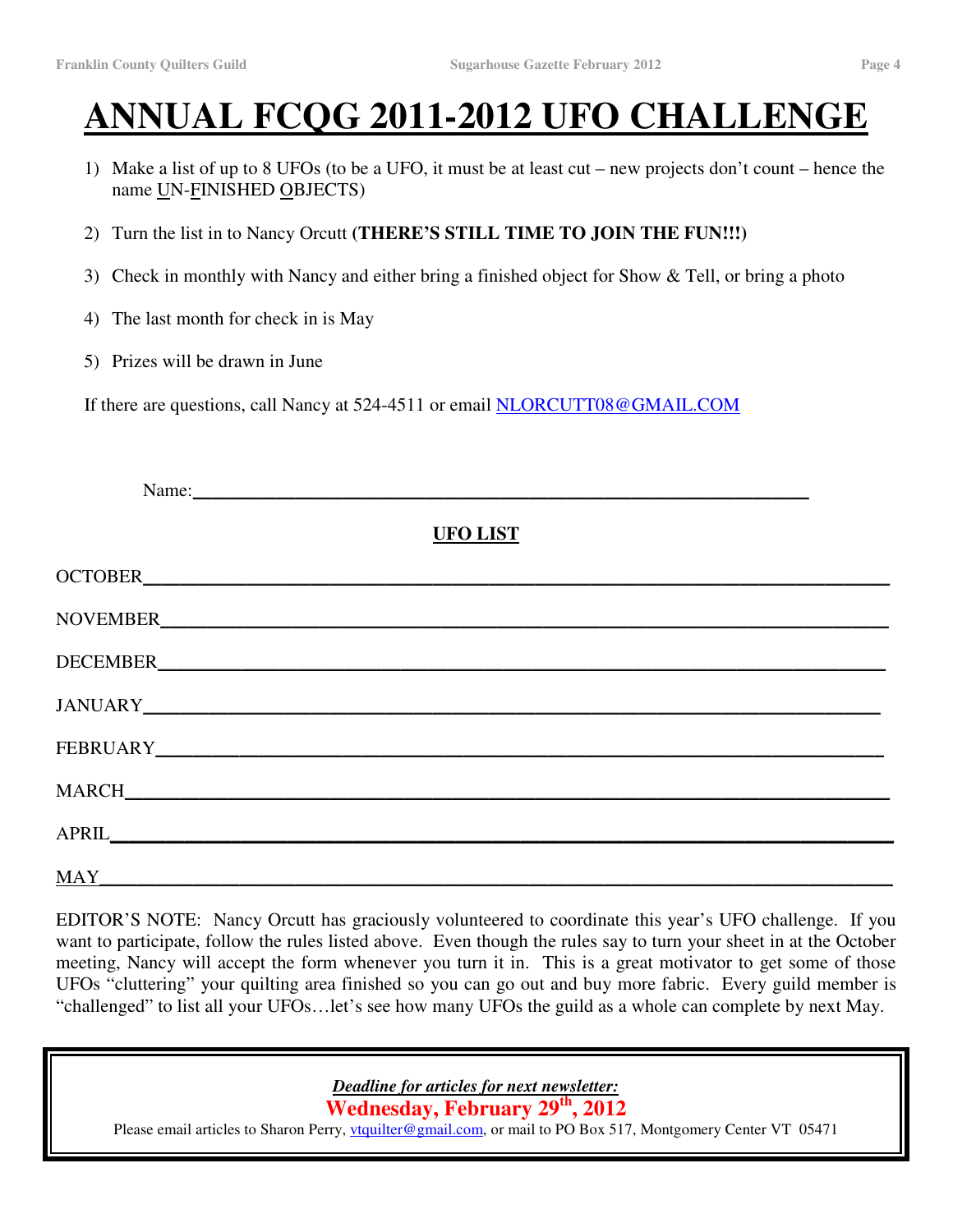# **FEBRUARY 2012 TREASURER'S REPORT**

# **FRANKLIN COUNTY QUILTER'S GUILD**

Treasurer's Report -- February 15, 2012

| <b>Grand Total</b>                                  |       |          | \$2,787.00 |
|-----------------------------------------------------|-------|----------|------------|
| Total                                               |       | \$287.23 |            |
| Judy Hamilton, Jan/Feb BOMs copies                  |       | \$23.40  |            |
| Diane Forey, QS postage/envelopes                   |       | \$19.21  |            |
| Nancy Orcutt, Batting                               |       | \$12.00  |            |
| Alyce Bushey, Hurricane Irene quilt batting/backing |       | \$122.62 |            |
| Anne Standish, Quilts & trunk show                  |       | \$50.00  |            |
| Gerald Perry, Room set-up for Feb                   |       | \$25.00  |            |
| Church of the Rock, Feb rent                        |       | \$35.00  |            |
| Funds paid out                                      |       |          |            |
|                                                     | Total |          | \$3,074.23 |
| Total                                               |       | \$238.01 |            |
|                                                     |       |          |            |
| <b>Quilt Show Raffle</b>                            |       | \$138.01 |            |
| <b>Quilt Show Vendors</b>                           |       | \$100.00 |            |
| <b>Funds collected</b>                              |       |          |            |
| <b>Opening Balance</b>                              |       |          | \$2,836.22 |

2011 YTD Collections: \$4836.77

Respectfully submitted,

Deborah L. Dusablon, Treasurer 02/15/12

# *"FOR SALE" TABLE ON AN INDEFINITE BREAK*

**As many of you heard at the last meeting, this newsletter editor left town unexpectedly due to the untimely death of my sister in California. I will not be at the February meeting. With planning a memorial in California and in Illinois and trying to get her very complicated affairs in order, I'm struggling just to get this newsletter out. I hope to be back to a somewhat normal routine by the end of the month. I'm really looking forward to doing some sewing and quilting soon. And I hope I can bring the "FOR SALE" Table back in March, but I'm making no promises as "surprises" with my sister's estate keep popping up almost daily. Thanks for your patience and understanding at this extremely difficult time.**